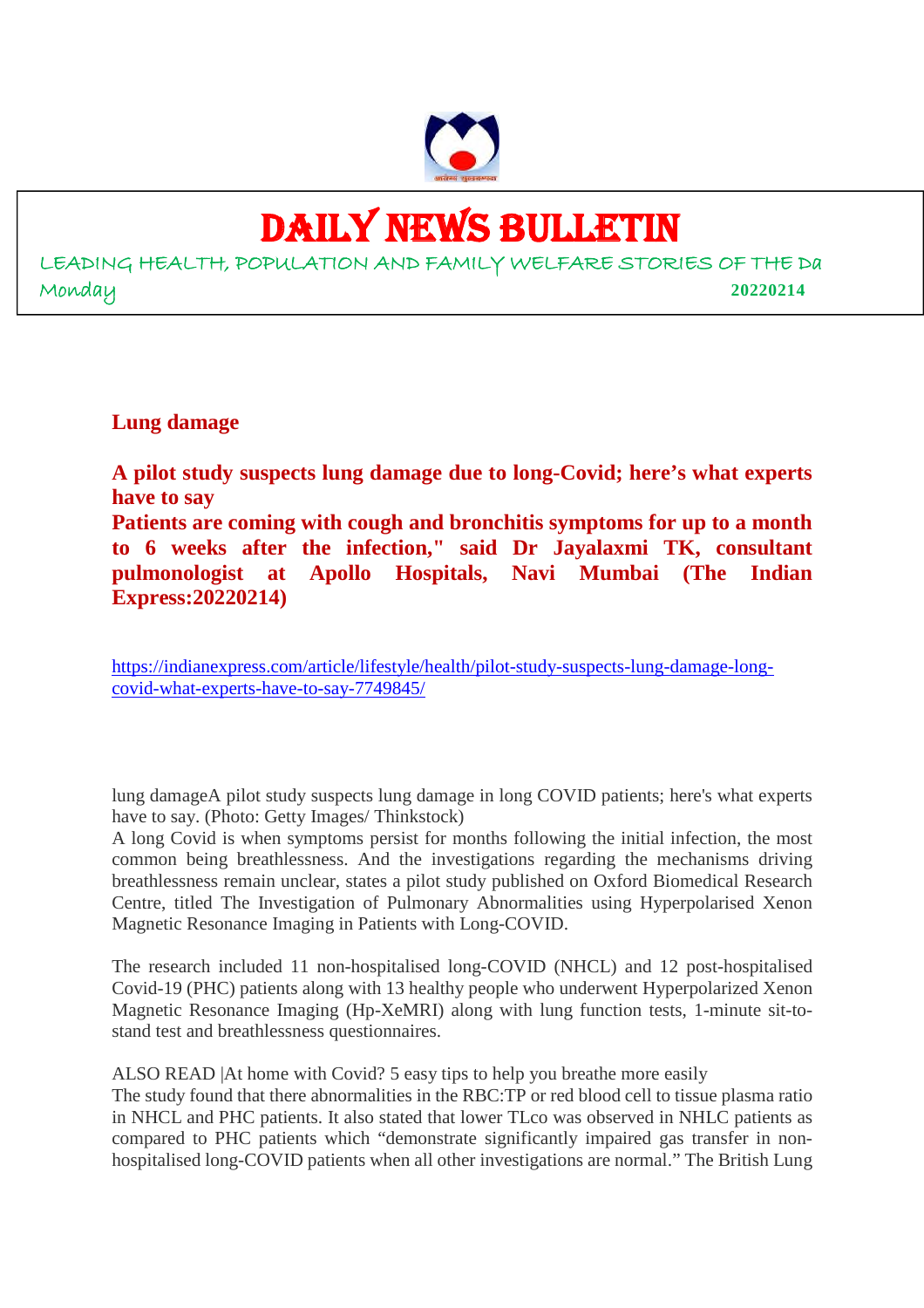Foundation defines TLco as the gas transfer test that "measures how your lungs take up oxygen from the air you breathe."

The study further stated that these abnormalities are "present many months after the initial infection".

Dr Jayalaxmi TK, who is a consultant pulmonologist at Apollo Hospitals, Navi Mumbai, shared her opinion, stating, "We are seeing persistent lung involvement in the patients who had mild to moderate or severe infection following first and second wave. For the third wave, it is too early to say, but we are seeing persistent lung symptoms like cough and breathing difficulties with wheezing and bronchitis-like symptoms."

She further added, "After the first and second wave, lung involvement was common in long COVID. CT scans were sometimes normal, but mostly showed resolving fibrosis or resolving pneumonia-like picture."

ALSO READ |Exercise may enhance the effects of a Covid or Flu shot She also said even though lung damage or pneumonia is not seen in the third wave, "patients are coming with cough and bronchitis-like symptoms for up to a month to 6 weeks after the

infection." Dr Rohan R Naick, Consultant Pulmonologist, SPARSH Hospital, concurred, saying, "In the

current study, a Hyperpolarized Xenon MRI scan was done, and the scans have shown that there is some impairment of gas exchange i.e the oxygen is not passing normally."

He added that "these are very early findings and a larger study needs to be done to be sure about the implications of this."

#### **Cardiorespiratory physiotherapist**

**At home with Covid? 5 easy tips to help you breathe more easily As a cardiorespiratory physiotherapist, I help people with heart and breathing problems manage and recover from a range of illnesses. Here are some simple exercises to help you navigate COVID at home. (The Indian Express:20220214)**

https://indianexpress.com/article/lifestyle/health/covid-5-easy-tips-breathe-easy-7767572/

Shortness of breath, persistent cough and fatigue are common COVID signs and symptoms. And the vast majority of people will be managing their symptoms at home.

As a cardiorespiratory physiotherapist, I help people with heart and breathing problems manage and recover from a range of illnesses.

Here are some simple exercises to help you navigate COVID at home.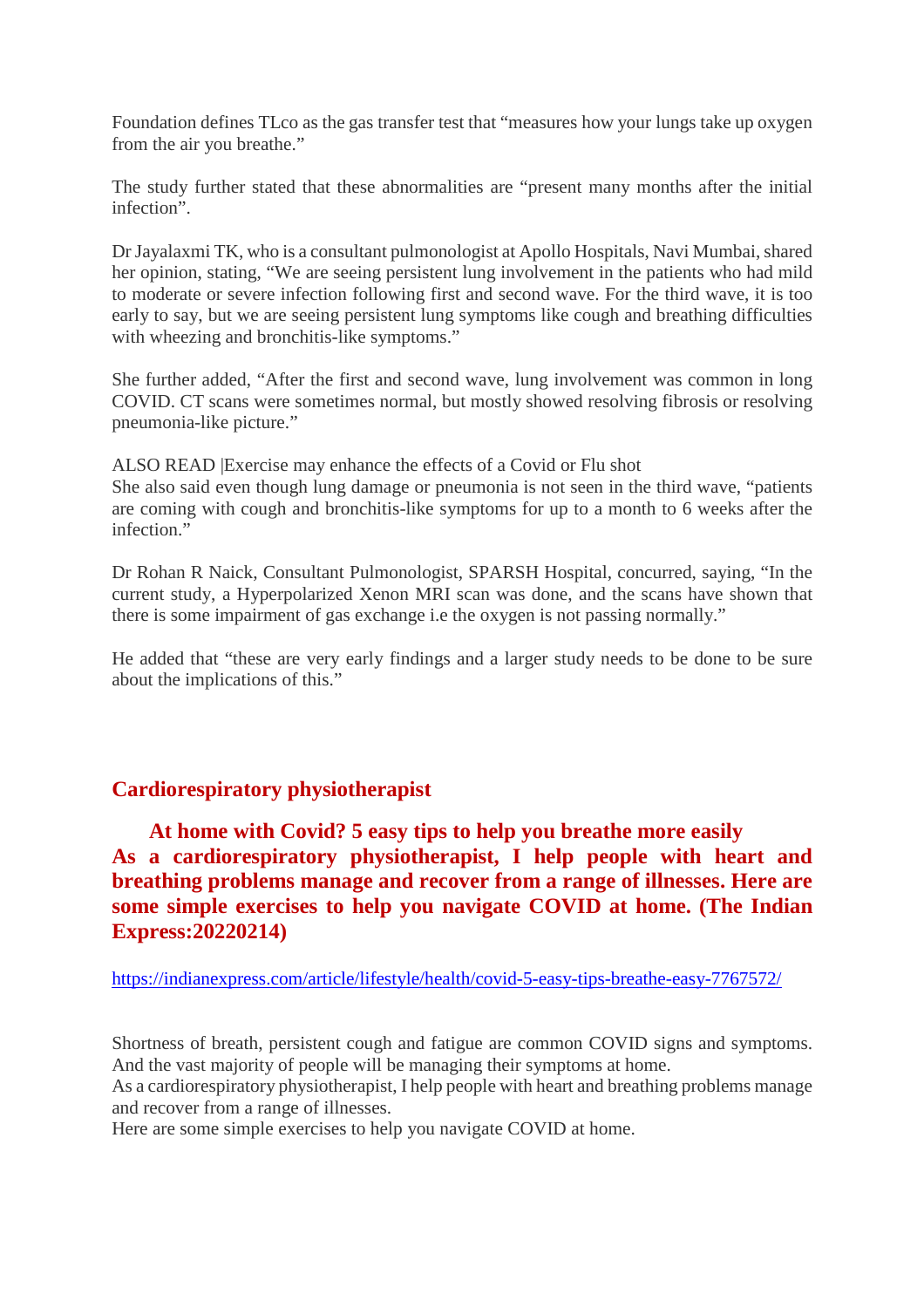|'Rule of threes': Remove mucus buildup in the lungs during Covid-19 recovery with this breathing exercise

Why should I exercise when I have COVID?

Your body does need some rest when you are sick. However, doing simple, gentle exercises while convalescing with COVID can help improve your symptoms.

People who are older, overweight, or have a chronic condition, such as diabetes, or cardiovascular (heart/circulation) and respiratory (lung) disease, are more likely to have COVID symptoms.

So these groups are among those who would particularly benefit from simple, gentle exercise at home.

1. Relaxed breathing

This exercise is particularly useful if you feel short of breath:

\*Get into a stable and comfortable position. Drop your shoulders and breathe in slowly

\*Purse your lips (as if you're blowing through a straw)

\*Breathe out slowly and steadily through your mouth

\*Repeat the exercise for a minute.

You can perform this exercise as often as you like. But stop if you feel dizzy as taking too many breaths in a row will cause light headiness.

Perform the exercise in a room with windows open. If you are feeling hot, you can cool your face with a damp towel while doing it.

Adopting a comfortable position is key to this exercise. Sitting in a supportive chair may be the easiest for most people.

However, for some people with COVID, sitting in a chair is too strenuous. In these instances, try this exercise in other positions such as lying on your side, as recommended by the World Health Organisation.

2. Deep breathing This can improve oxygen intake and calm your nerves:

Deep breathing can calm your nerves. (Source: Pexels) \*Get into an upright position. Relax your shoulders

\*Breathe in deeply through your nose for two to three seconds. Hold your breath for three seconds, if able

\*Breathe out through your nose or mouth, whichever is more comfortable

\*Repeat the exercise for a minute.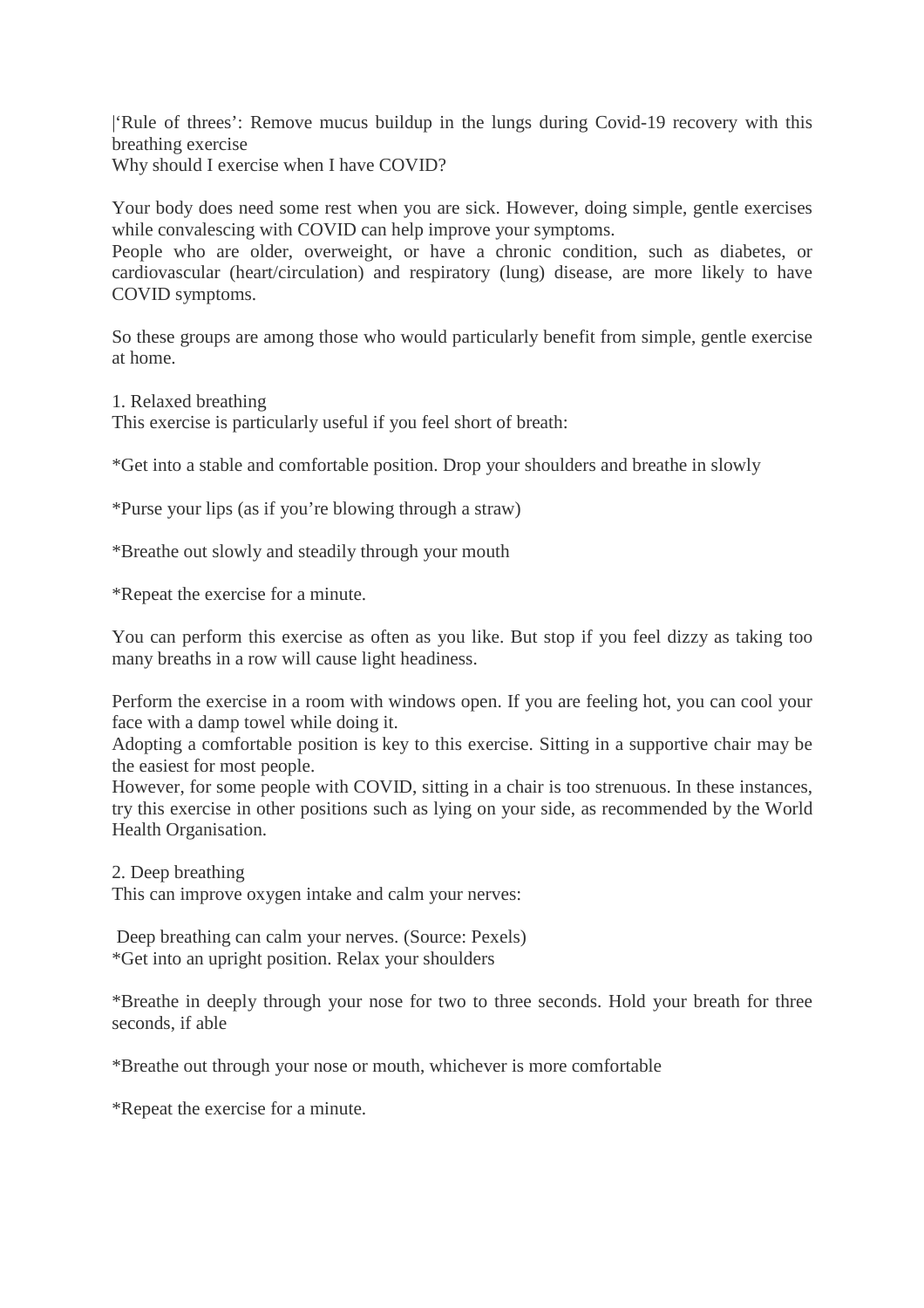Again, stop if you feel dizzy. You may cough and bring up some phelgm after this exercise. If you do have to cough, cover your mouth with a tissue and dispose of the tissue immediately in a sealed bag after each use. Wash your hands thoroughly after.

ALSO READ |Home workout: Four easy exercises you can do with the help of a chair 3. Lie on your tummy (if you can)

You may have heard from others, such as Harry Potter author JK Rowling, about the benefits of lying on your stomach (proning) during breathing exercises to improve oxygenation. Proning is common in hospital for people who need extra oxygen. However, the evidence for proning at home is unclear and it is not for everyone.

As you need to stay on your stomach for at least 30 minutes, some people may find this extremely uncomfortable, especially if they have neck and lower back pain. For these people, sitting upright or lying on their side while doing breathing exercises may be better alternatives. Nonetheless, if you would like to try proning, here are some tips:

\*Do not try proning after a meal

\*Choose a firm surface to lie on. Soft beds can make lying on your stomach even more uncomfortable for your back

\*Turn your head to the side. Place a pillow under your stomach, feet, arms and head for comfort

\*Ensure you have someone with you at all times, especially when trying this for the first time. Both you and your helper should wear a mask to minimise cross-infection.

\*Do not attempt proning with children under one year old.

#### **ICMR-WHO**

#### **41% adults not physically active, women lazier: ICMR-WHO (The Tribune:2022014)**

https://www.tribuneindia.com/news/nation/41-adults-not-physically-active-women-laziericmr-who-369636

41% adults not physically active, women lazier: ICMR-WHO Four in every 10 Indian adults have reported insufficient physical activity that puts them at an enhanced risk of non-communicable diseases.

Four in every 10 Indian adults have reported insufficient physical activity that puts them at an enhanced risk of non-communicable diseases.

A new collaborative study by the WHO and the ICMR to determine levels of physical activity, associated socio-demographic and lifestyle factors among 18 to 69-year-olds in India has shown insufficient physical activity in 41.1 per cent of all adults surveyed.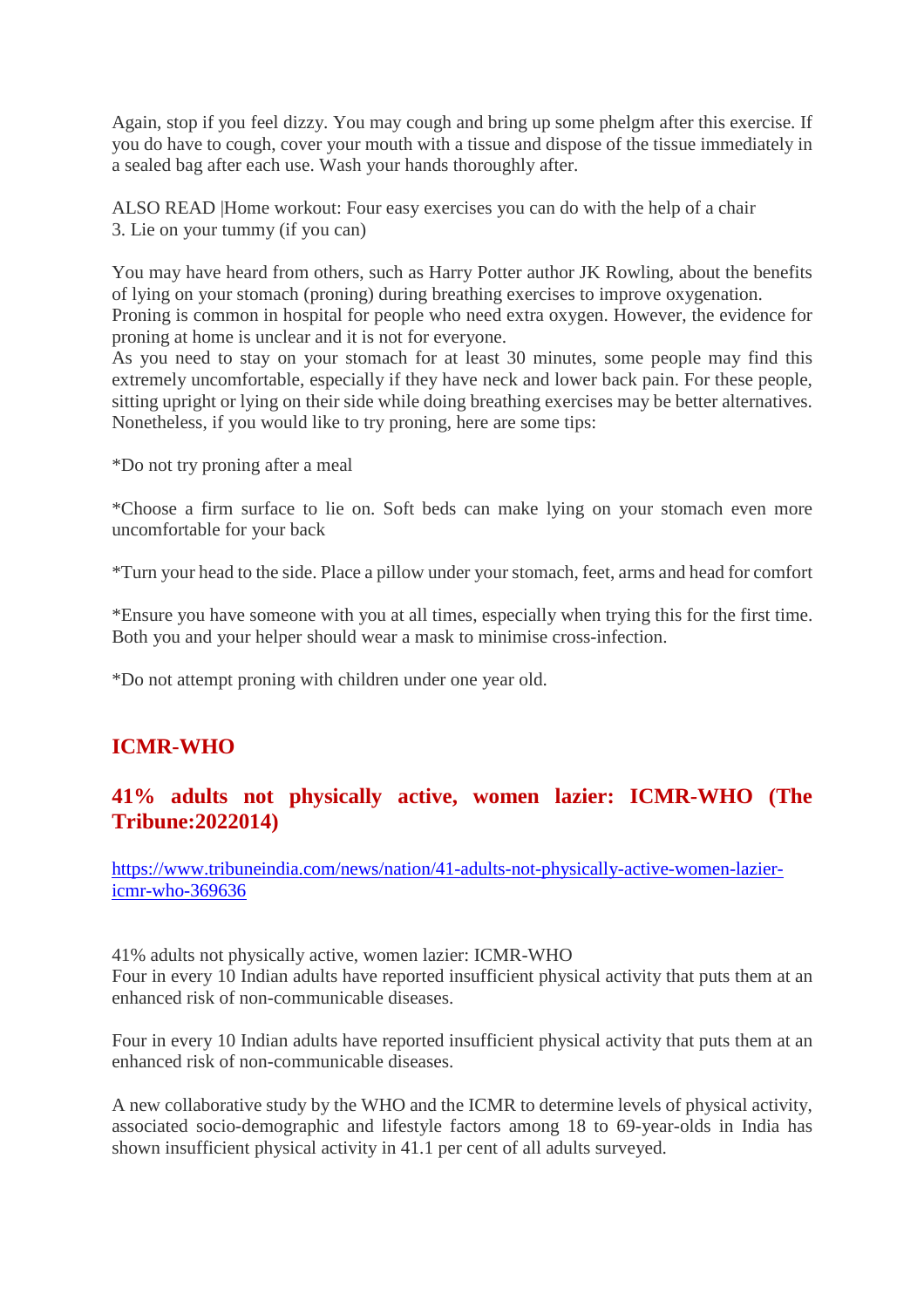Women are lazier than men, finds the study led by Prashant Mathur from the ICMR side. Titled "Prevalence and Correlates of Insufficient Physical Activity Among Adults Aged 18-69 Years in India: Findings From the National Non-communicable Disease Monitoring Survey", the study shows a higher proportion of women (52.4 per cent) and urban adults (51.7 per cent) were not doing sufficient physical activity (PA).

Men (118.8 minutes) spent more time exercising per day than women (55.3 minutes). Higher odds of insufficient physical activity were significantly associated with unemployment, highest wealth quintile, presence of central obesity and raised blood pressure.

"The PA level among Indian adults was significantly associated with marital and employment status, with sufficient physical activity levels higher in never-married and employed adults. The majority in these categories were men and rural respondents. Never-married adults also showed lower prevalence of other behavioural and metabolic risk factors such as consumption of alcohol (14.7 per cent), tobacco abuse (12.2 per cent), high blood pressure (15.6 per cent) and raised fasting blood glucose (2.6 per cent), thus indicating healthy behaviours in this group of adults," the study published today says.

The adults who spent less than 150 minutes of moderate-intensity PA per week or less than 75 minutes of vigorous intensity PA per week or an equivalent combination of moderated vigorous-intensity PA accumulating less than 600 metabolic equivalent of task (MET) minutes per week were defined as adults with insufficient PA.

#### **Social Problem**

#### **Suicide by unemployed**

#### **Centre, states not doing enough to curb joblessness (The Tribune:2022014)**

#### https://www.tribuneindia.com/news/editorials/suicide-by-unemployed-368794

The Covid-induced lockdown of 2020 — the most stringent in the world — not only rendered millions of Indian citizens jobless but also forced thousands to end their lives. The Centre told the Rajya Sabha on Wednesday that 3,548 people died by suicide due to unemployment in 2020, well above the toll of 2,851 in 2019 and 2,741 in 2018. According to National Crime Records Bureau data, the highest number of such suicides in the first year of the pandemic was reported from Karnataka (720), followed by Maharashtra (625) and Tamil Nadu (336). The country's unemployment rate had shot up to 23 per cent during the lockdown months of April-May 2020. Over the past year or so, this rate has been in the range of 6-9 per cent, except in May 2021, when it rose to around 12 per cent amid the peak of the second wave.

Despite the economic devastation triggered by the lockdown and other restrictions, the Centre and most of the states have done little to restore or generate jobs. Data compiled by the Centre for Monitoring Indian Economy shows that Haryana's unemployment rate (23.4 per cent) is the worst in the country, followed by Rajasthan (18.9 per cent) and Tripura (17.1 per cent). Even as UP is better placed with a low rate of 3 per cent, various political parties have made grand promises in their election manifestos about providing jobs.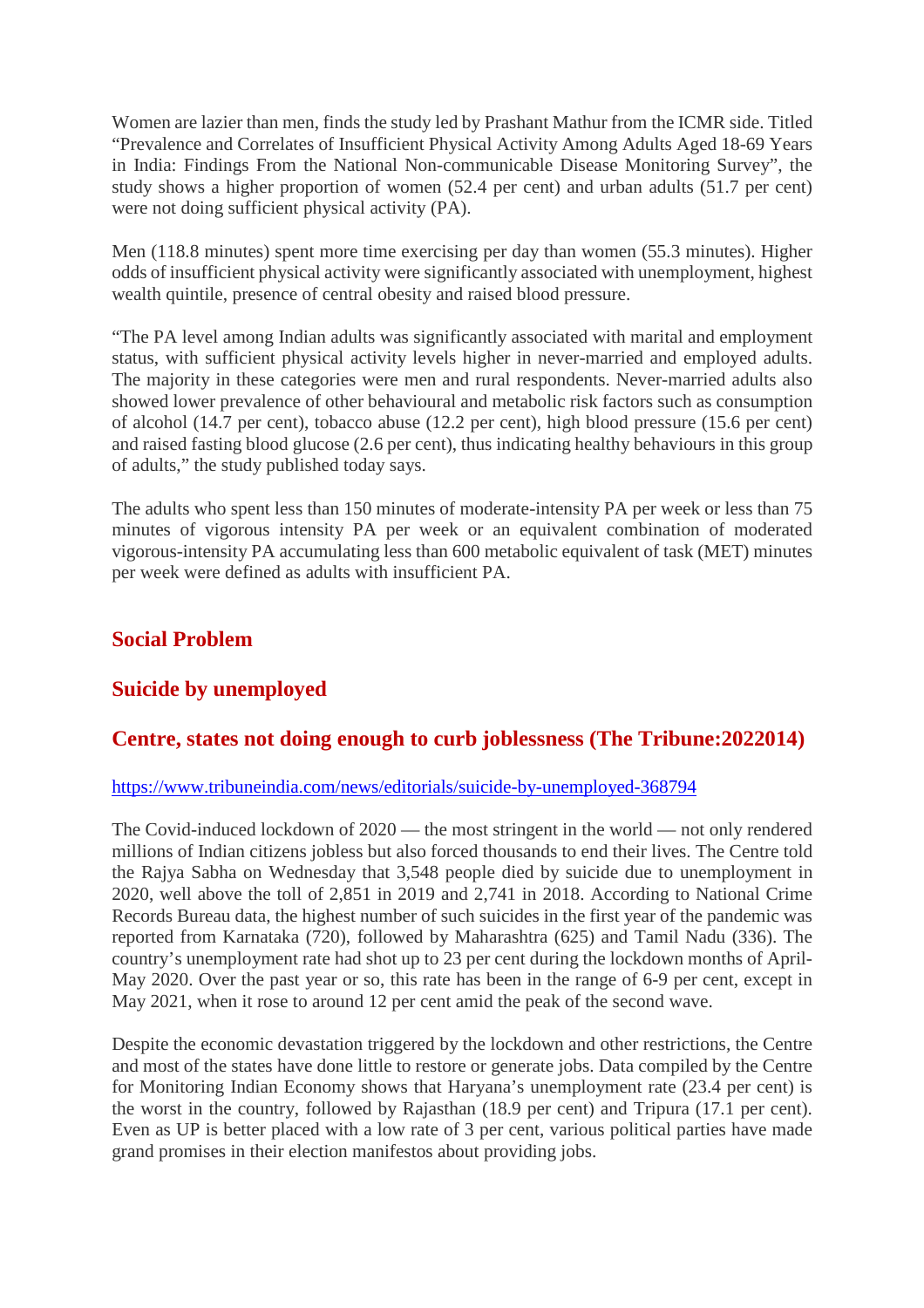The Union government is banking on the Production-Linked Incentive scheme in key sectors, with Finance Minister Nirmala Sitharaman announcing in her 2022-23 Budget speech that 60 lakh jobs would be created over the next five years. This long-term goal is modest at best, considering the large-scale unemployment, and will not offer any immediate succour to the jobless who are gasping for survival. A job guarantee scheme for urban areas, on the lines of the Mahatma Gandhi National Rural Employment Guarantee Act (MGNREGA), needs to be worked out. With joblessness increasingly fuelling despair, anger and unrest, as witnessed during the recent protests in Bihar, this burning issue can no longer be put on the back-burner.

#### **Third wave of Covid-19**

#### **Third wave of Covid-19 in Chandigarh more fatal for comorbid elderly (TheTribune:2022014)**

49 of total 70 victims in city aged above 60

https://www.tribuneindia.com/news/chandigarh/third-wave-more-fatal-for-comorbid-elderly-369380

Third wave of Covid-19 in Chandigarh more fatal for comorbid elderly Even as the third wave of Covid-19 has subsided to a greater extent, deaths continue to take place in the city and more so are happening among the comorbid elderly. - File photo

Even as the third wave of Covid-19 has subsided to a greater extent, deaths continue to take place in the city and more so are happening among the comorbid elderly.

Around 70 per cent deaths during the Covid third wave were of people aged 60 years and above, which is 15 per cent higher than the fatalities in the second wave. The second wave had seen 32 per cent deaths in the 45-60 years age group. In the third wave, 49 of the total 70 victims were aged above 60. While 16 per cent of the total victims were aged between 45 and 60, 11 per cent were in the 19-44 years age group.

Dr Suman Singh, Director, Health Services, UT, said, "We are witnessing more deaths among the elderly age group as compared to the second wave when Delta was the circulating variant. The Delta variant was more virulent and fatal and it directly hit the lungs, causing respiratory issues coupled with multi organ failure. The deaths during the second wave had happened in all age groups."

She added, "However, the third wave fuelled by Omicron has only affected throat and caused mild fever. Among all deaths, comorbidities and old age were the crucial factors and Covid was a side feature. It is difficult to say what percentage of Covid illness may have contributed to the death of a heart patient. But, Covid alone was not responsible for deaths this time as was the case in the last wave."

The major comorbidities of the victims are renal disease, hypertension, diabetes mellitus, chronic kidney disease, hypothyroidism, asthma, acute respiratory distress syndrome, bronchopneumonia and chronic liver disease.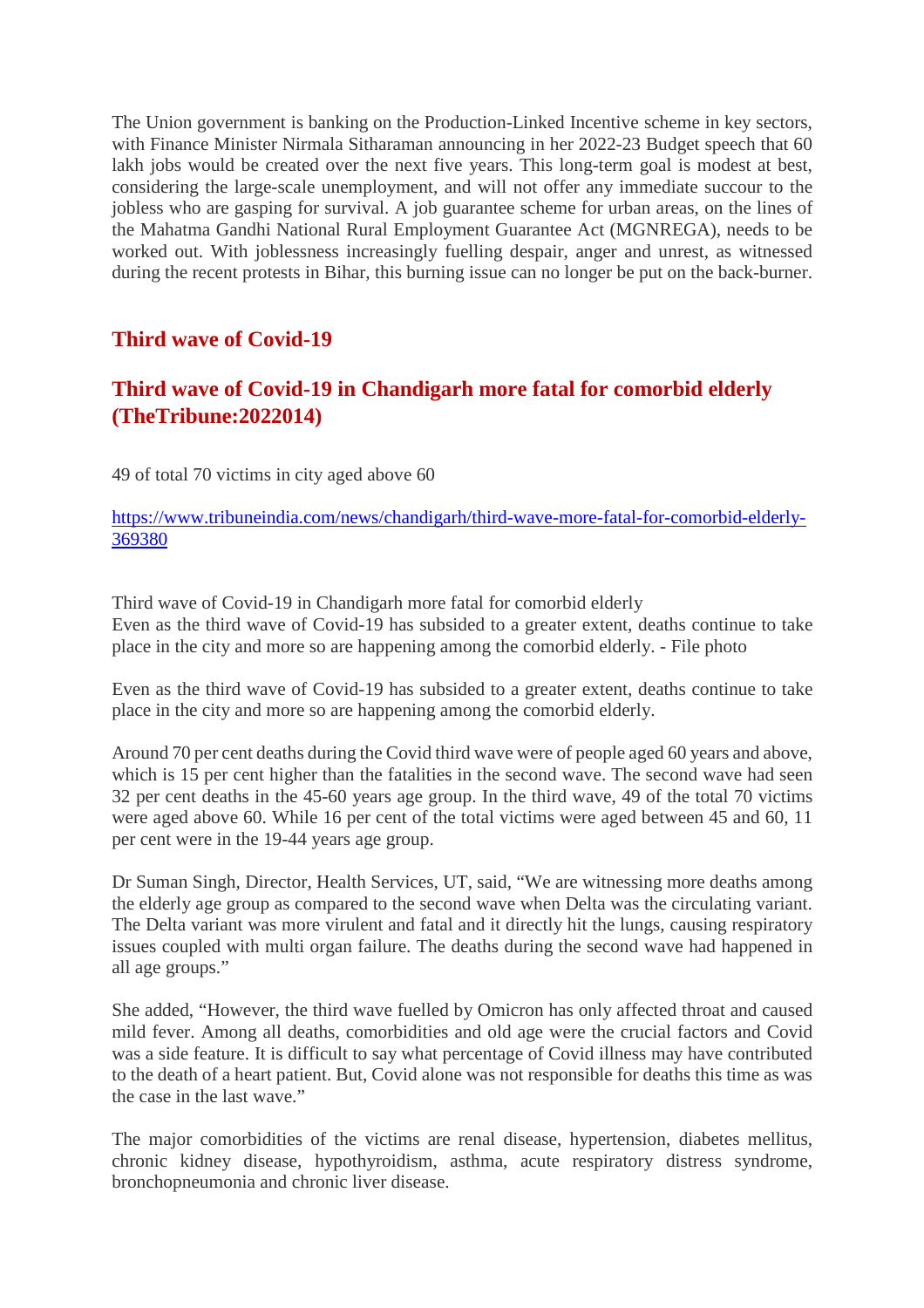Among the 49 elderly victims, 31 (63 per cent) were fully vaccinated against Covid-19. About 50 per cent of the victims since January this year were not fully vaccinated.

Dr Sanjeev Palta of the Department of Anesthesia and Intensive Care, GMCH-32, said, "The elderly were suffering from comorbidities, which is why deaths have been more in this age group. A lot of them were not fully jabbed, which made them more prone to Covid-19."

#### **Covid vaccines**

**Covid vaccines have reached just half of world population: Report (The Tribune:2022014)**

#### **Nearly 54 per cent of world's population is fully vaccinated against coronavirus, Washington**

https://www.tribuneindia.com/news/health/covid-vaccines-have-reached-just-half-of-worldpopulation-report-369027

Covid vaccines have reached just half of world population: Report Photo for representational purpose only.

Even after more than a year of Covid vaccine drives, just over half the world's population has been fully vaccinated, media reported.

According to Our World in Data, nearly 54 per cent of the world's population is fully vaccinated against the coronavirus, Washington Post reported.

Nearly 62 per cent have received at least one dose of a coronavirus vaccine.

However, the figures show a stark global divide. The data shows that less than 11 per cent of people have received at least one dose against Covid in low-income countries.

That number jumps to about 55 per cent for lower-middle-income countries and nearly 80 per cent for both upper-middle-income and high-income nations, the data showed.

Public health experts, including the World Health Organisation, have been warning that vaccine inequity is prolonging the pandemic.

The US, countries of the European Union and others were criticised for buying up most of the early global supply of coronavirus vaccines, the report said.

Covax, a UN-backed global vaccine-sharing initiative, was created in April 2020 to ensure vaccine access to countries that cannot afford The initiative struggled in the beginning as rich countries stockpiled them. In January, this year, Covax shipped its billionth dose in mid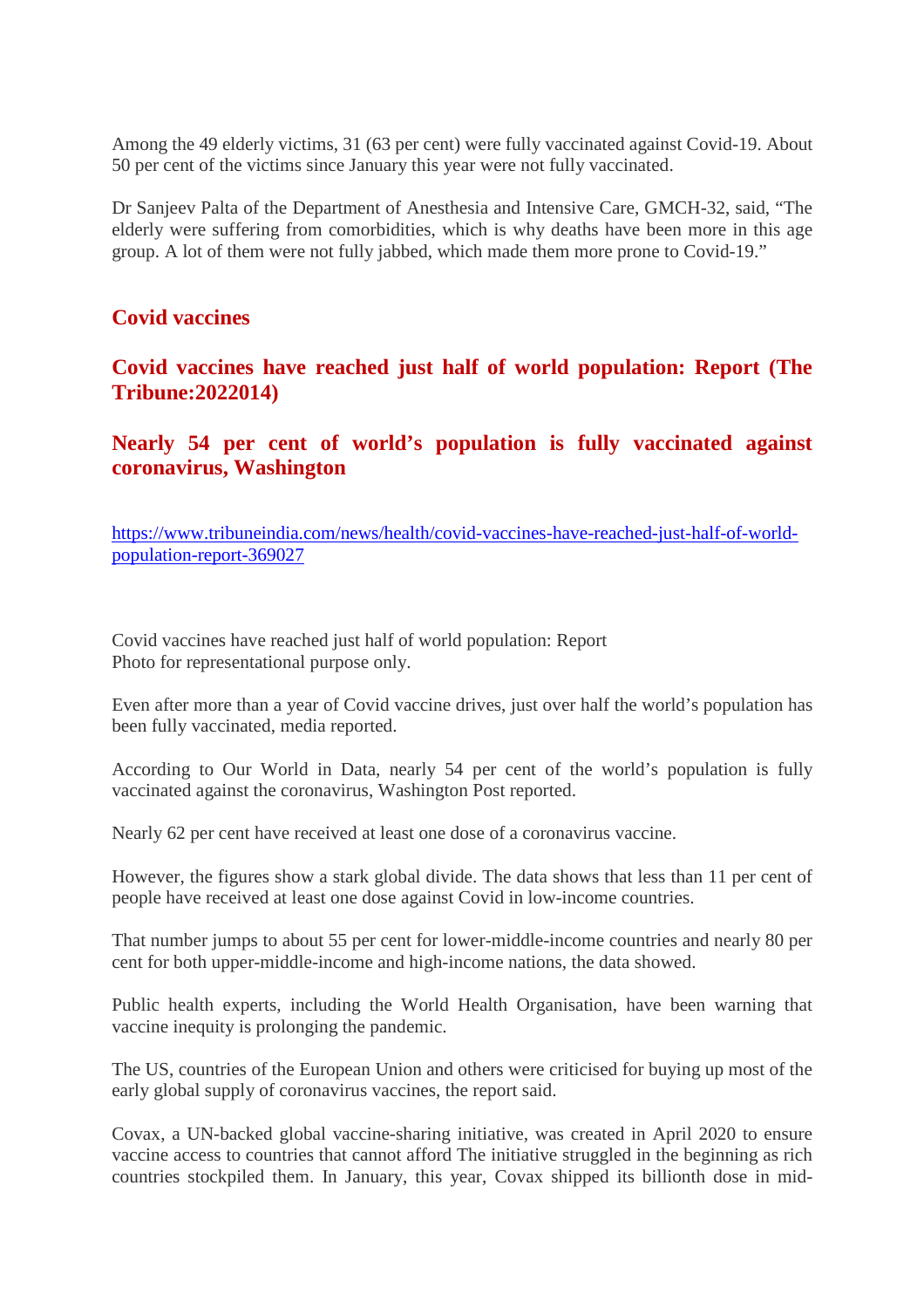January, and according to the WHO, African countries were sent twice as many vaccine doses in January as six months ago.

However, about 100 million Covid-19 vaccines, offered to third world nations were near expiry which the countries were forced to dump, according to the UN's children's fund Unicef.

"More than 9.4 billion vaccine doses have now been administered globally. But 90 countries did not reach the target of vaccinating 40 per cent of their populations by the end of last year, and 36 of those countries have not yet vaccinated 10 per cent of their populations," WHO chief Tedros Adhanom Ghebreyesus said.

Ghebreyesus said that more than 85 per cent of the population of Africa - about one billion people - is yet to receive a single dose of vaccine.

"We cannot end the acute phase of the pandemic unless we work together to close these gaps," he warned.

Meanwhile, the WHO has also said that Africa is on track to end the pandemic.

But, "continued vigilance is key" to dealing with outbreaks and monitoring the possible emergence of new variants, it said.

"Although Africa still lags behind on vaccination, with only 11 percent of the adult population fully vaccinated, we now have a steady supply of doses flowing in," said Matshidiso Moeti, the WHO's regional director for Africa.

Now, she said, efforts should be focused on "scaling-up Covid-19 vaccine uptake" in African countries, as well as increasing the capacity for testing and surveillance of coronavirus variants.

#### **New Cases**

#### **India records 67,084 new Covid cases, 1,241 more deaths (The Tribune:2022014)**

#### **Active Covid cases in country decline to 7,90,789**

https://www.tribuneindia.com/news/nation/india-records-67-084-new-covid-cases-1-241 more-deaths-368678

India records 67,084 new Covid cases, 1,241 more deaths Photo for representation purposes. Tribune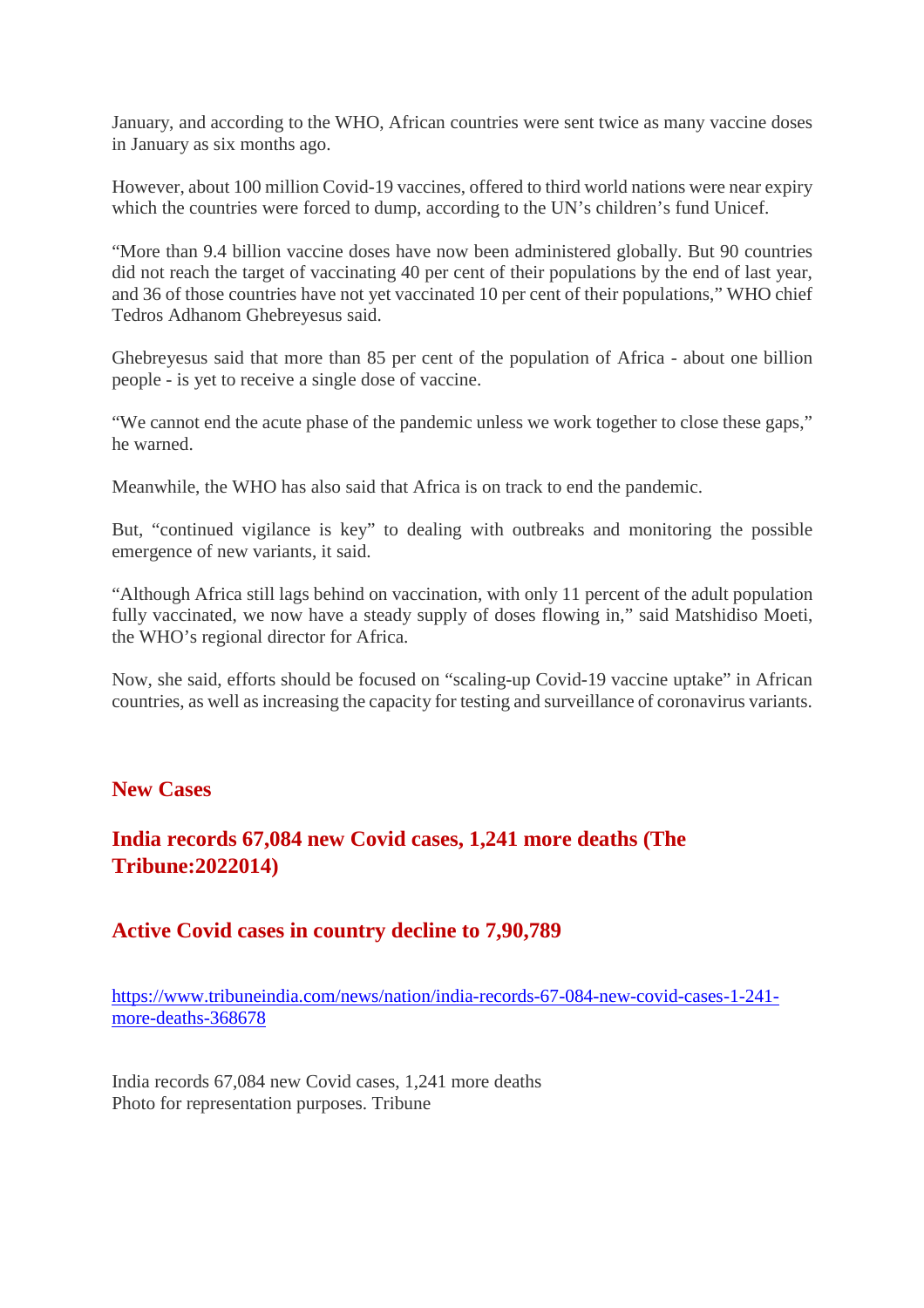India logged 67,084 new coronavirus infections, taking the country's total tally of Covid cases to 4,24,78,060, while the active cases declined to 7,90,789, according to the Union Health Ministry data updated on Thursday.

The death toll climbed to 5,06,520 with 1,241 fresh fatalities, the data updated at 8 am stated.

The active cases comprised 1.86 per cent of the total infections, while the national Covid recovery rate had further improved to 96.95 per cent, the ministry said.

A reduction of 1,02,039 cases has been recorded in the active Covid caseload in a span of 24 hours.

### **Positivity Rate (The Asian Age: 2022014)**

http://onlineepaper.asianage.com/articledetailpage.aspx?id=16165740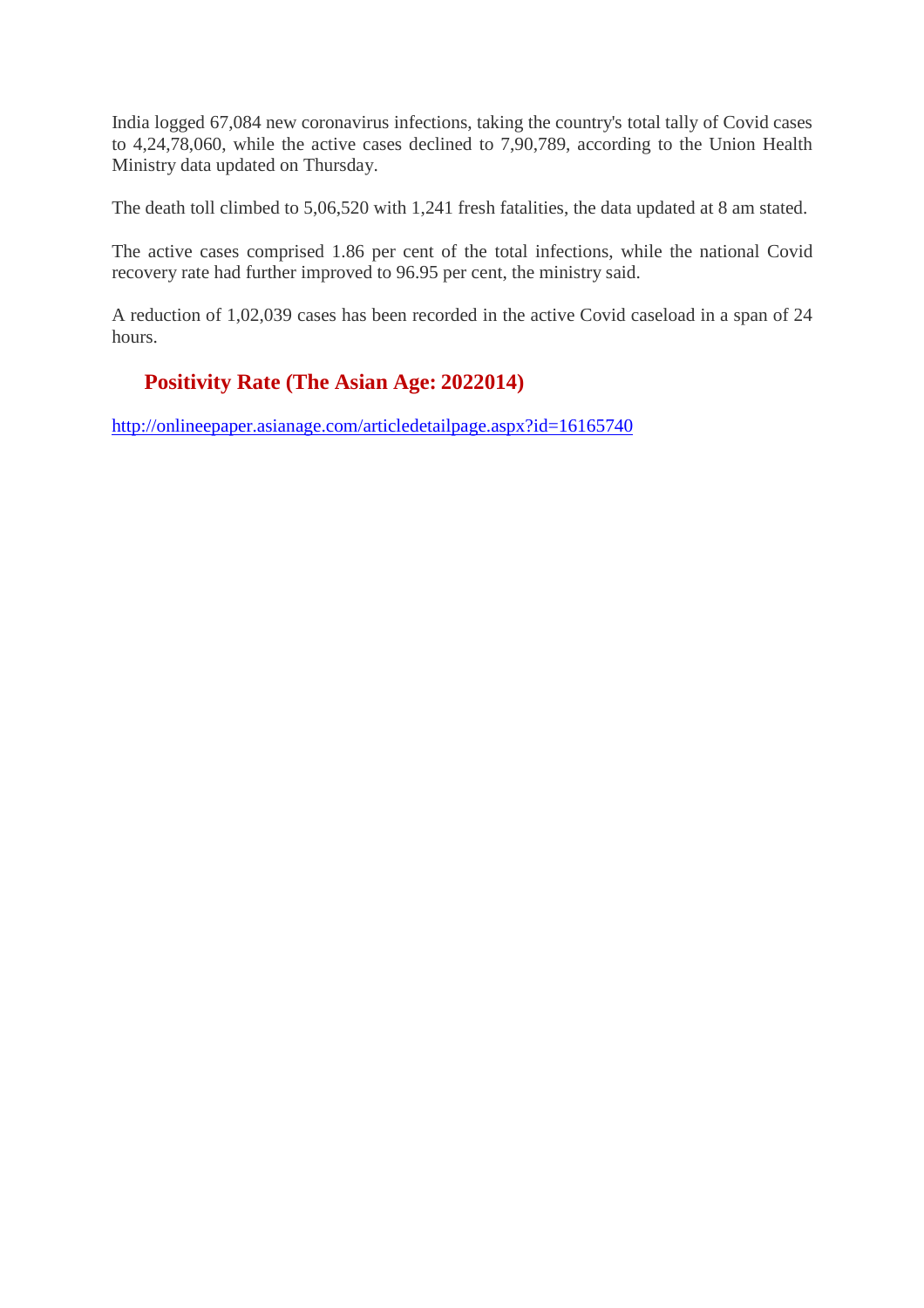# Covid cases fall below 50K after nearly 2 months

Delhi's positivity rate is at 1.5%

#### **AGE CORRESPONDENT** NEW DELHI, FEB. 13

As many as 44,877 Covid-19 cases and 684 related deaths were reported in the country in the past 24 hours. This is the first time in nearly one and a half months that the daily Covid-19 count has dropped below the 50,000mark. In Delhi, 804 fresh Covid-19 cases and 12<br>deaths were reported in the last 24 hours. The positivity rate in the city has gone down further to 1.5 per cent. The city's total active caseload is 3,926.

The number of daily cases in Delhi has been on the decline after touching a record high of 28,867 on January 13. The city had recorded a positivity rate of 30.6 per cent on January 14, the highest during the third wave of the Covid-19 pandemic. It took just 10 days for the daily cases to drop below the 10,000mark.

Of the 3,502 fresh infections reported in Maharashtra, 288 were from Mumbai. The state has also reported 17 new Covid-19 related deaths in the last 24 hours.

Currently, the country's active caseload stands at

THE TOTAL number of Covid-19 cases and related deaths reported so far in the country stands at 4,26,31,421 and 5,08,665 respectivel٧

5,37,045, which accounts<br>for 1.26 per cent of total cases. The daily positivity rate in India has been recorded at 3.17 per cent, and the weekly positivity rate at 4.46 per cent.

The total number of Covid-19 cases and related deaths reported so far in the country stands at 4,26,31,421 and 5,08,665 respectively. As many<br>as 1,17,591 patients have recovered in the last 24 hours and the cumulative tally of recovered patients since the beginning of the Covid-19 pandemic is now at 4, 15, 85, 711. Consequently, India's recovery rate stands at 97.55 per cent.

The country's Covid-19 vaccination coverage crossed 172.29 crores with the administration of over 46.82 lakh doses during the past 24 hours. A total of 75.07 crore tests have been conducted so far in India. with 14,15,279 tests done in the last 24 hours.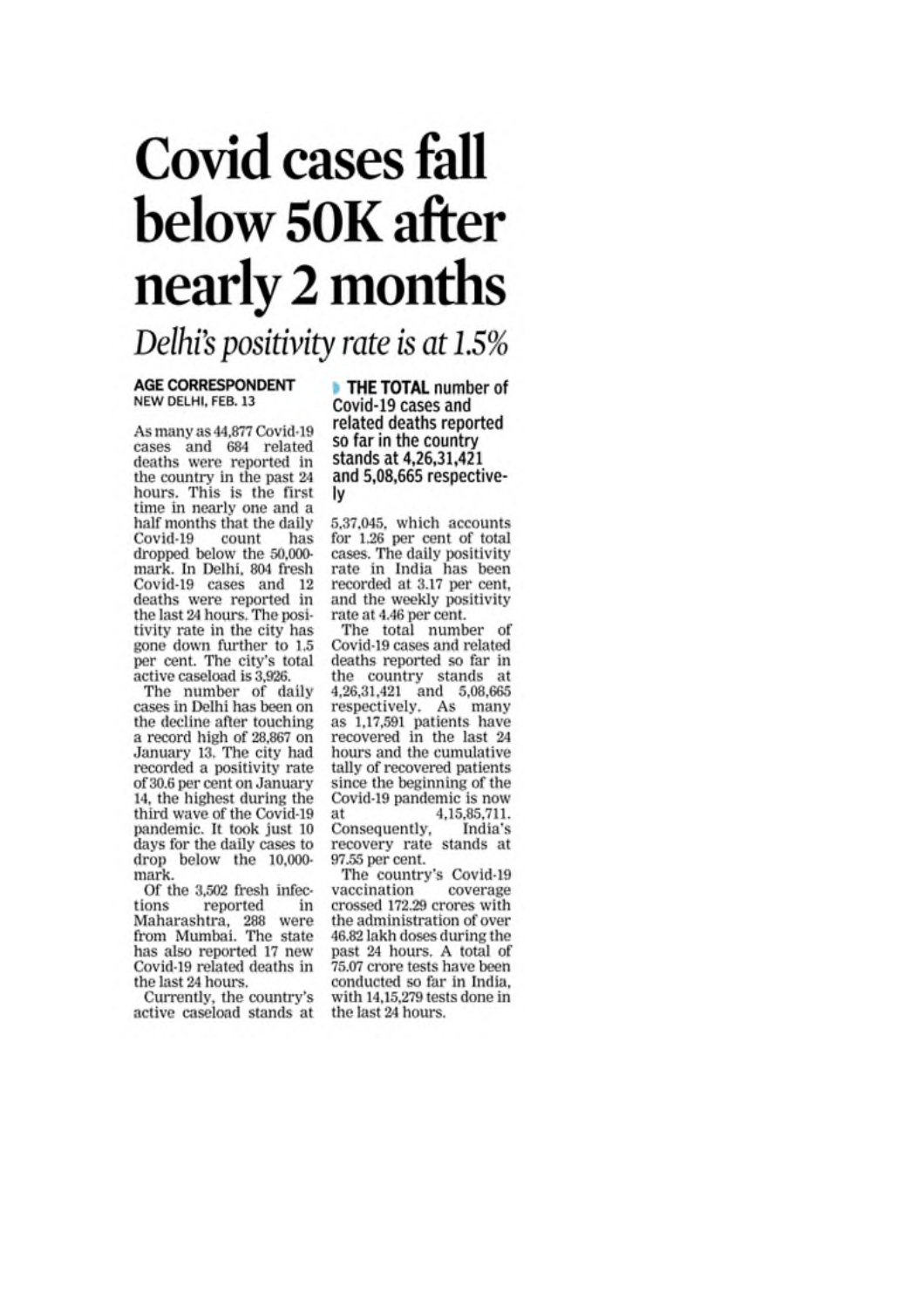#### **Pollution Problem**

**New policy in March to combat Delhi-NCR's pollution problem (20220214)**

**https://epaper.hindustantimes.com/Home/ArticleView**



#### The

Delhi and the National Capital Region (NCR) may get a comprehensive plan to tackle its air pollution problem by next month, with a nine-member expert panel formed by the Commission for Air Quality Management (CAQM) due to submit its report in March.

The panel was formed on January 7 this year, while the central air quality control body invited comments and suggestions from the general public on December 24 to solve the region's severe air pollution problem. The best solutions have been shortlisted, said members of the panel, which is currently analysing presentations based on these ideas.

The nine-member panel is headed by P Raghavendra Rao, chairman of the Haryana State Pollution Control Board (HSPCB). Arvind Nautiyal, the CAQM's member secretary, holds the same role in this committee. It also comprises experts such as Sachin Ghude (a scientist at the Indian Institute of Tropical Meteorology, or IITM), Mukesh Sharma (IIT Kanpur), Anumita Roychowdhury (executive director at the Centre for Science and Environment) and LS Kurinji (from the Council on Energy, Environment and Water, or CEEW).

The panel was asked to "consider suggestions received from the general public" with a view to "finding a permanent solution" for Delhi-NCR's annual winter pollution rerun, which is fuelled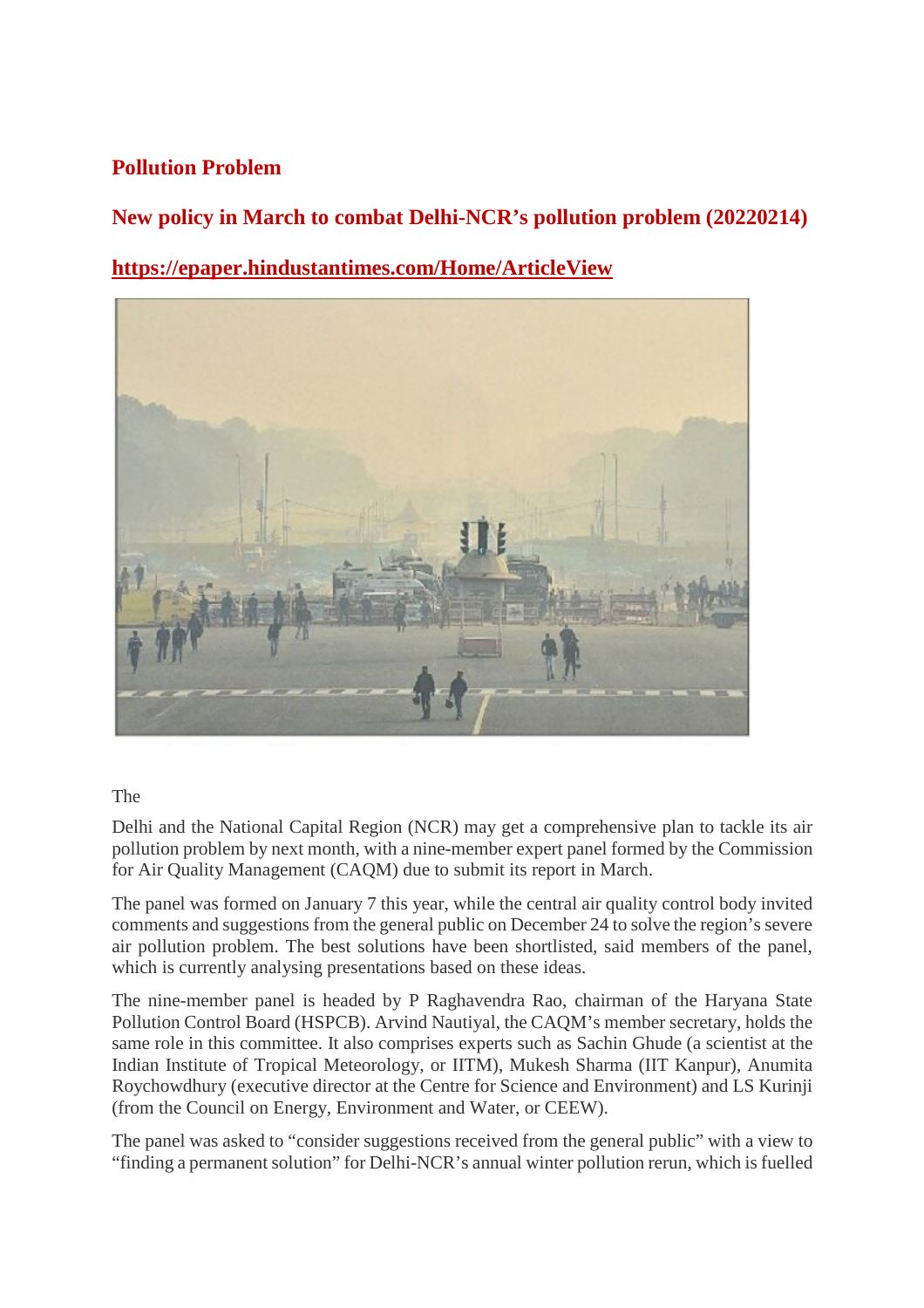first by stubble smoke from neighbouring agrarian states and then by local sources of bad air, and exacerbated by low temperatures.

Each expert member will also have to submit their own suggestions before the final policy is finalised. The panel was given two months for the task, according to the January 7 order that ratified the panel.

A member of the expert panel who asked not to be named said residents were given two weeks to submit possible solutions and ideas that could be implemented next winter. The panel has picked the "best solutions" within each sector.

"The final report will be submitted to CAQM by the first week of March. Currently, individuals are being asked to present their ideas to us and several presentations have been seen in the last two weeks from the shortlisted solutions. Once finalised, these will be incorporated in the report, along with each expert's comments," said the member.

Another member said the plan was fairly comprehensive and will look at all sectors, including long-term solutions, such as increasing the number of electric vehicles on the road, better solutions to waste management in place of the existing landfill sites, making the PUC certificate criteria more stringent and to prevent subsidies to prevent biomass burning.

"Each sector was being looked at separately and for each of these sectors. Multiple solutions are being looked at. The CAQM asked for the public to participate to include problems on the ground," the second official said.

As per the CAQM, the policy formed will run in tandem with existing plans, both at the national and state level. These include measures under the Graded Response Action Plan (Grap), the Comprehensive Action Plan (CAP) and the National Clean Air Programme (NCAP), each of which have short-term and long-term measures to tackle air pollution in the region.

"This is in preparation for next winter and to address any gaps if at all," said a senior union environment ministry official.

#### **Pregnancy**

#### **Sleep apnea in pregnancy linked with increased post-delivery risk of hypertension: (New Kerala:20220214)**

Study Pennsylvania, Sleep apnea is a potentially serious sleep disorder in which breathing repeatedly stops and starts. A new study by researchers examine-> View it--> https://www.newkerala.com/news/2022/24084.htm

#### **Covid variants**

#### **How Covid variants escape cellular immune response London, (New Kerala:20220214)**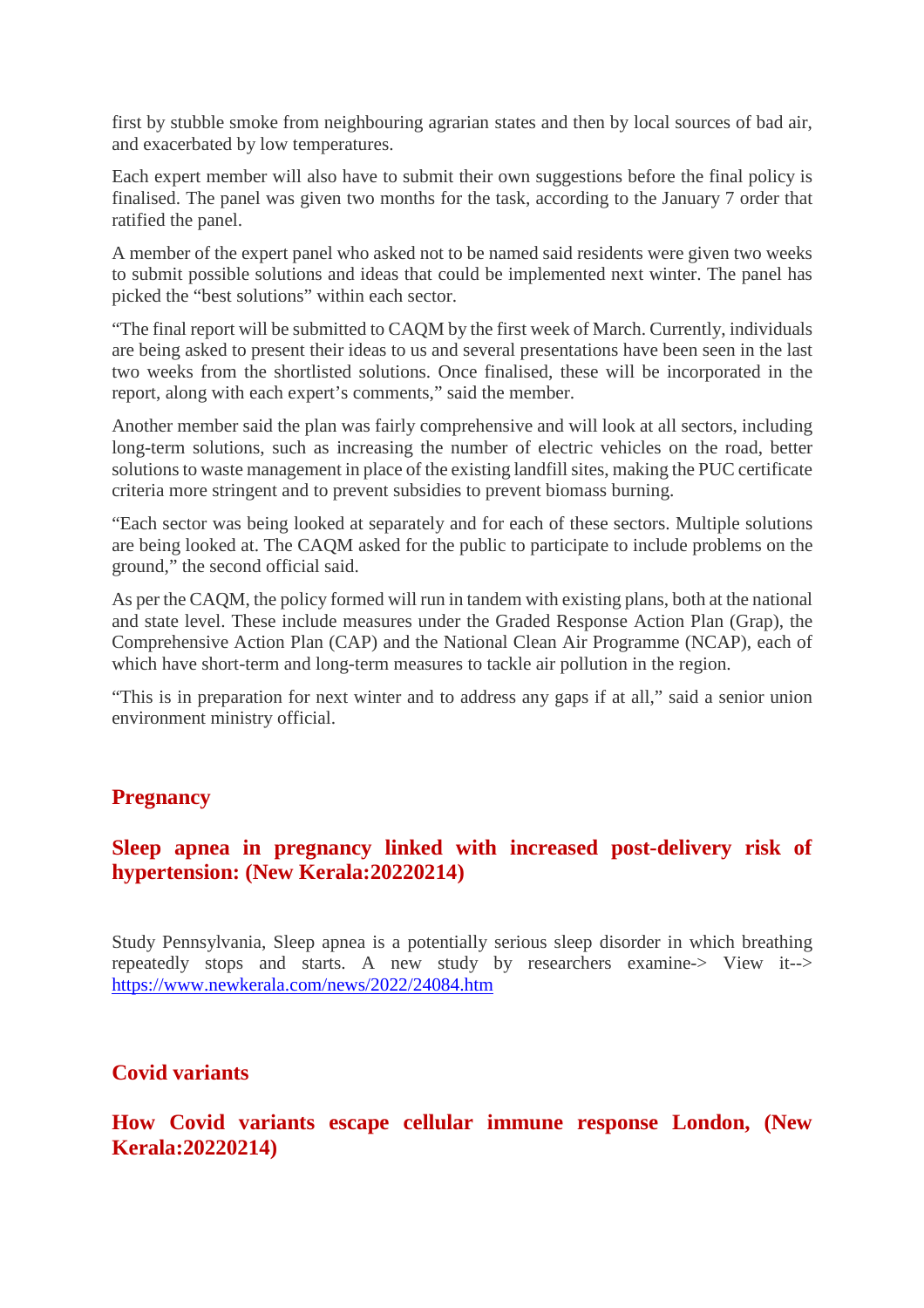A team of Spanish researchers have identified a number of existing strains of SARS-CoV-2, as well as future variants, which have the potential to escape the immune system's cytotoxic -> View it--> https://www.newkerala.com/news/2022/24045.htm

#### **Omicron**

#### **Omicron may cause brain complications, inflammations: Russian expert (New Kerala:20220214)**

The Omicron strain of the Covid-19 may lead to neurological complications much like other Covid variants, according to a Russian expert. According to founder and-> View it--> https://www.newkerala.com/news/2022/24008.htm

#### **Vitamin D deficiency**

#### **Vitamin D deficiency linked to severity, deaths among hospitalised COVID-19 patients: (New Kerala:20220214)**

A new study has found that vitamin D deficiency is associated with severe cases of COVID-19 as well as mortality.->-> View it--> https://www.newkerala.com/news/2022/23976.htm

#### **Colorectal cancer**

#### **Study finds weight loss decreases risk of colorectal cancer (New Kerala:20220214)**

Oxford, February 13: A new study has shed light on the connection between weight loss and the risk of cancer. The study in 'JNCI Cancer Spectrum', published by Oxford University Press, in-> View it--> https://www.newkerala.com/news/2022/23960.htm

#### **Covid Severity**

#### **Vitamin D deficiency can reduce vax efficacy, increase Covid severity: (New Kerala:20220214)**

India has started showing declining Covid trends over the past few weeks as the nation is reporting below one lakh Covid infection for the past few day-> View it--> https://www.newkerala.com/news/2022/23869.htm